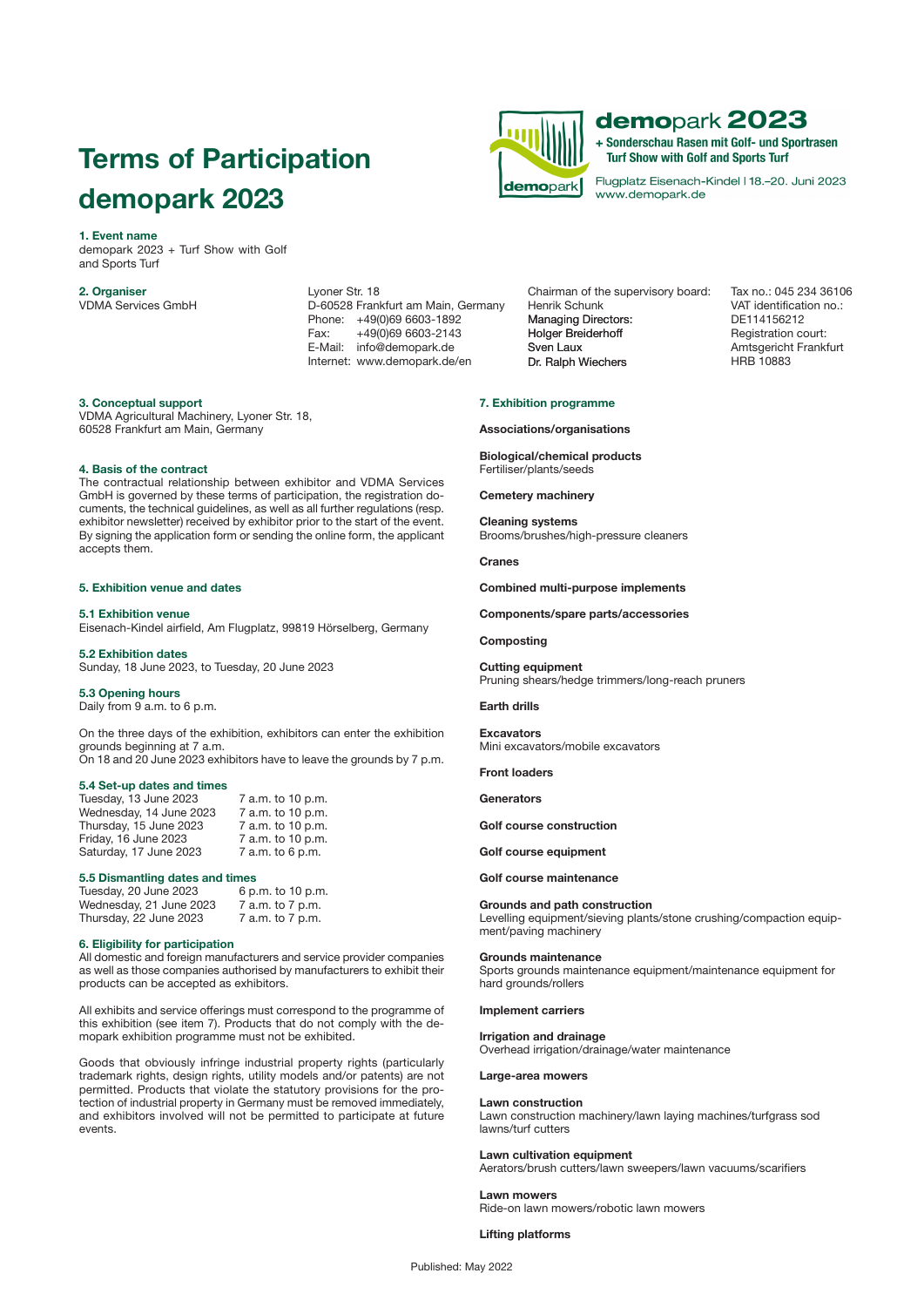## **Terms of Participation**

#### **Loaders**

Compact loaders/telescopic loaders

#### **Mowing machinery**

Sickle mowers/motor mowers/string trimmers/flail mowers/spindle mowers/meadow mowers

**Mulching machinery** High-capacity mulchers/forestry mulchers

**Multi-purpose implements on single-axis tractors**

**Power saws**

**Publishers** Technical books/specialist journals

#### **Recycling systems**

#### **Renewable energies**

#### **Seed drills**

**Services** EDP, software, hardware

**Soil cultivation** Tillers/rotary harrows/motor hoes

**Spreading machinery** Fertiliser spreaders

#### **Sweepers**

#### **Tractors**

ATV All Terrain Vehicles/municipal tractors/compact tractors/lawn tractors

#### **Transportation**

Trailers/dumpers/forklifts

**Tree care and wood treatment technology** Forestry machinery/large tree transplanting/choppers/wood splitters/circular saws

#### **Vacuum and blower machines**

Blowers/leaf vacuums/wet and dry vacuums

#### **Waste systems**

**Weed removal machinery**

#### **Wheels, tyres and accessories**

#### **Winter maintenance equipment**

Snow clearing equipment/winter maintenance spreading equipment/gritting and auxiliary materials

#### **Workshop machinery**

**Workwear**

#### **8. Stand rent**

#### **8.1 Open-air exhibition grounds**

Stand rent for open-air exhibition space is €29.50 per square metre, regardless of the nature of the ground. A minimum exhibition area of 100 square metres (minimum stand length and width: 10 m) must be rented. Exceptions can be made only for well-founded reasons. In such cases, a surcharge amounting to 50 percent of the stand rent is payable.

The stand area may be on concrete or grass. VDMA Services GmbH will take requests into consideration as far as possible.

Exhibitors can rent a demonstration area at a price of  $\in$  5.70 per square metre to demonstrate their machinery. The demonstration area is located behind the respective exhibition area and may be at most three times the size of the exhibition area.

The stand location shall be determined by VDMA Services GmbH. Statutory value-added tax is to be added to all prices.

#### **8.2 Tent exhibition halls**

In the tent exhibition halls, stand rents per square metre are as follows:<br>Row stand (one side open)  $\epsilon$  128.00  $\frac{1}{2}$ Row stand (one side open)  $\epsilon$ 128.00<br>Corner stand (two sides open)  $\epsilon$ 139.00 Corner stand (two sides open)  $\epsilon$ 139.00<br>Peninsula stand (three sides open)  $\epsilon$ 150.00 Peninsula stand (three sides open)  $€150.00$ <br>Block stand (four sides open)  $€161.00$ Block stand (four sides open)

Prices for stand rents do not include any superstructures. Exhibitors are required to equip their stand areas with walls, carpeting and panels. The minimum stand size is 9 square metres. Statutory value-added tax is to be added to all prices.

#### **8.3 Co-exhibitors**

Exhibitors may not put part or all of the assigned stand area at the disposal of other companies or individuals without the permission of VDMA Services GmbH.

Co-exhibitors are companies besides the main exhibitor that make use of the stand for promotional purposes. This also applies to companies which have close legal, organisational or economic ties with the main exhibitor or which are represented by the main exhibitor.

Application for the admission of co-exhibitors must be made in writing and will be decided upon by VDMA Services GmbH. Applications must be made using the registration form for co-exhibitors. The registration fee for each co-exhibitor is €870.00 plus statutory value-added tax.

#### **9. Registration and late registration**

#### **9.1 Registration**

To book stand space, the registration form must be filled out, with a legal binding signature, and submitted in due time or by sending the online registration form via demopark website. The registration deadline is 30 October 2020. Registrations received at a later date will be considered only if there is still exhibition space available (see also item 9.2).

A separate registration form must be submitted for each stand. By signing the form, the exhibitor recognises the terms of participation as binding.

VDMA Services GmbH shall confirm receipt of the registration in writing. Registration and the confirmation of receipt of registration do not provide a claim to acceptance or to a particular size or location of stand space.

VDMA Services GmbH, with the aid of service providers (lettershops, printers, ticket shops, etc.), shall process the personal data of exhibitors for the purpose of contract fulfilment, in accordance with the basis of the contract specified in item 4 of the Terms of Participation. Apart from this, no transfer of your personal data to third parties shall take place.

Following application submission, the data transmitted by the exhibitor (company name, postal address, contact person, telephone/fax number and email addresses) shall be stored, processed and utilised.

In particular, VDMA Services GmbH uses the personal data:

- for handling ordering and business transactions with the exhibitor
- for sending offers related to the event
- for event-specific information preceding and following the event
- for making contact, and for inquiries and further questions
- for sending information and advertising material by post - for transferring selected data to individual service providers, for fulfilment of the contract
- for preparing personalised tickets
- 
- for evaluations for statistical purposes.

The personal data shall be used only to the extent required. This shall take place with strict observance of the applicable data protection laws. With respect to VDMA Services GmbH, exhibitors shall have the right to disclosure, correction, deletion and restriction of the processing of their personal data, as well as the right to data portability.

VDMA Services GmbH shall store and utilise personal data only for as long as necessary for the purposes for which the data were obtained, or in order to satisfy legal requirements concerning reporting or document retention.

Exhibitors can object at any time to the use of their data for the purposes indicated above **(info@demopark.de)**.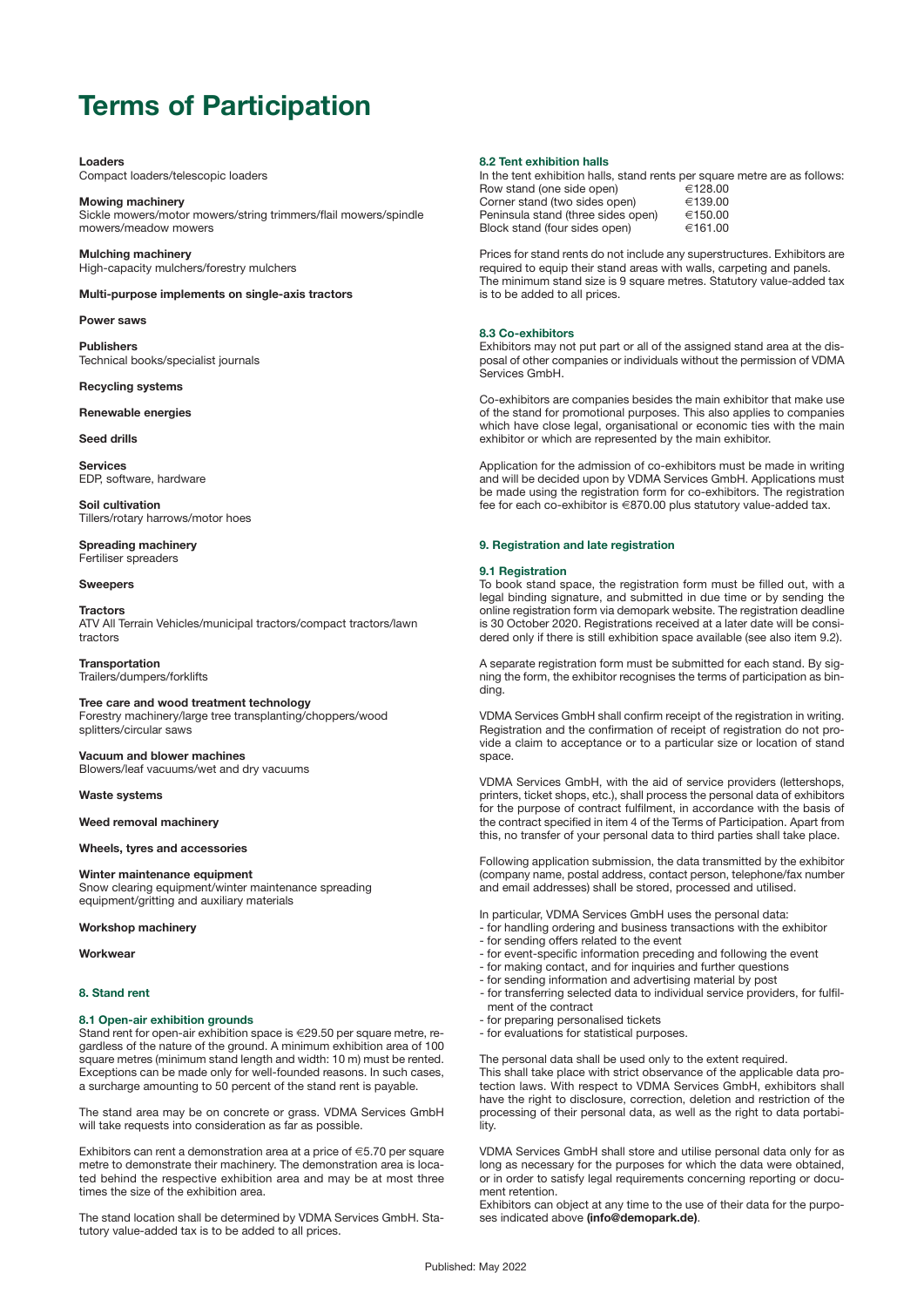### **Terms of Participation**

#### **9.2 Late registration**

VDMA Services GmbH shall charge a surcharge of 10 percent of the stand rent for registrations made later than the closing date (31 October 2022).

#### **10. Acceptance**

VDMA Services GmbH shall decide on the acceptance of registrations taking into account the terms of participation, the space available and the overall scope and conception of the event.

If VDMA Services GmbH receives more applications by the registration deadline than can be accommodated with the space available, application acceptance shall be decided at the sole and reasonable discretion of VDMA Services GmbH.

Companies which, without justification, have failed to meet their financial obligations towards VDMA Services GmbH with regard to previous events can be excluded from acceptance.

The rental contract shall come into effect upon the written confirmation of acceptance by VDMA Services GmbH.

VDMA Services GmbH shall be entitled to withdraw the acceptance if it was given on the basis of false conditions or information or if the acceptance conditions no longer apply at a later stage.

#### **11. Confirmation of stand space/changes**

The allocation of stand space does not depend solely on the chronological order of receipt of registrations.

No claim shall exist for the allocation of a particular stand space. Special placing requests are considered as far as possible, but are not contractually binding.

With the stand space confirmation, the exhibitor receives a plan showing the location, dimensions and stand number of the stand. If the contents of the stand space confirmation differ from those of the registration, the stand space confirmation shall be decisive for the contract, unless **an objection in writing is made by the exhibitor within two weeks of receipt. Objections made later cannot be taken into consideration.**

Assigned stand space may not be exchanged with that of other exhibitors without the consent of VDMA Services GmbH.

VDMA Services GmbH reserves the right to assign a stand to an exhibitor in a location different from the one shown in the stand confirmation, to alter the size of the exhibitor's exhibition space, to move or close entrances and exits to and from the exhibition grounds and the tent halls, and to make other structural alterations, insofar as it has a significant interest in such measures due to particular circumstances, or is obliged to take such measures due to safety regulations or requirements by public authorities. In such cases, exhibitors suffering significant adverse effects due to these measures are entitled to demand an appropriate reduction in the stand space rent. If the changed conditions are demonstrably unreasonable for the exhibitor, despite the reduction in rent, the exhibitor shall be entitled to withdraw from the contract. Neither party shall have the right to claim for damages.

#### **12. Terms of payment**

Rents for stand space are payable in two partial payments upon invoicing. A deposit amounting to 50 percent of the anticipated participation fee is due upon acceptance. With the second partial invoice, the remaining portion of the stand rent is payable by 15 April 2023. Services (e.g. media entries, additional exhibitor passes, admission vouchers, etc.) will be shown and charged separately.

All invoiced amounts must be transferred in euros to one of the accounts specified in the invoice, without any deductions or bank charges.

If payment is not received within the specified period, VDMA Services GmbH shall be entitled to exclude the exhibitor and/or co-exhibitor from use of the stand area until the invoice has been settled in full and to claim compensation for losses incurred.

VDMA Services GmbH shall also be entitled to issue electronic invoices to exhibitors rather than paper invoices. Electronic invoices are sent to exhibitors in PDF format via email. Exhibitors who do not wish to receive electronic invoices can object to this in writing.

#### **13. Withdrawal**

#### **13.1 Withdrawal by the exhibitor**

Withdrawal from registration is possible up to the registration (31 October 2022) deadline.

After this deadline, withdrawal is possible only with the consent of VDMA Services GmbH and with the payment of an amount equal to 25 percent of the anticipated stand rent as a lump sum compensation. The exhibitor shall be entitled to demonstrate that less or no damage is applicable.

Following acceptance, the exhibitor may no longer withdraw or reduce the size of the stand area. An exhibitor that does not use the assigned stand area must pay the entire stand rent, unless it is possible to re-let the stand area. The same applies if the stand area has not been occupied by 6 p.m. on Saturday, 17 June 2023. If the stand area is re-let, compensation for expenses amounting to 50 percent of the stand rent is payable. The exhibitor shall be entitled to demonstrate that less or no damage is applicable.

Applications for withdrawal must be submitted in writing.

#### **13.2 Withdrawal by VDMA Services GmbH**

VDMA Services shall be entitled to withdraw from the contract if insolvency proceedings regarding the exhibitor's assets are initiated. The exhibitor shall be obliged to inform VDMA Services GmbH immediately in such case. In this case, VDMA Services GmbH shall be entitled to compensation, the amount of which is to be calculated in accordance with the applicable regulations regarding withdrawal by the exhibitor.

#### **14. Exhibitor directories**

A basic entry in the official exhibition media (online exhibitor directory, catalogue and information for visitors) is obligatory and is subject to a fee (€235.00). The catalogue entry is made in accordance with the information available in the stand registration. A second basic entry in the catalogue is possible, at a charge of €125.00. **Inclusion of the company logo in the catalogue or the online exhibitor list costs €190.00.** Statutory value-added tax is to be added to all prices.

#### **15. Exhibitor badges**

Exhibitor badges are available for all exhibitors. The number of badges provided free of charge depends on the size of the exhibitor's exhibition area.

| <b>Exhibition area</b>      | Number of<br>free exhibitor badges |
|-----------------------------|------------------------------------|
| less than $100 \text{ m}^2$ |                                    |
| $100 \; \text{m}^2$         | 3                                  |
| up to $200 \text{ m}^2$     |                                    |
| up to 300 $m2$              | 5                                  |
| up to $400 \text{ m}^2$     | ค                                  |
| up to $600 \text{ m}^2$     | 8                                  |
| more than $600 \text{ m}^2$ |                                    |

Co-exhibitors receive two exhibitor badges free of charge.

Additional badges can be ordered at a price of  $\in$ 19.00 plus statutory value-added tax, by using the relevant form in the exhibitor service folder.

The company name and name of the authorised person are to be written on the badges, which are not transferable.

#### **16. Exhibits and stand personnel**

Only registered, accepted exhibits may be exhibited.

VDMA Services GmbH is entitled to demand the removal of products that do not correspond to the registration or which, due to odour, noise or other emissions, considerably disturb the operation of the exhibition. No claims against VDMA Services GmbH shall arise from the removal of products.